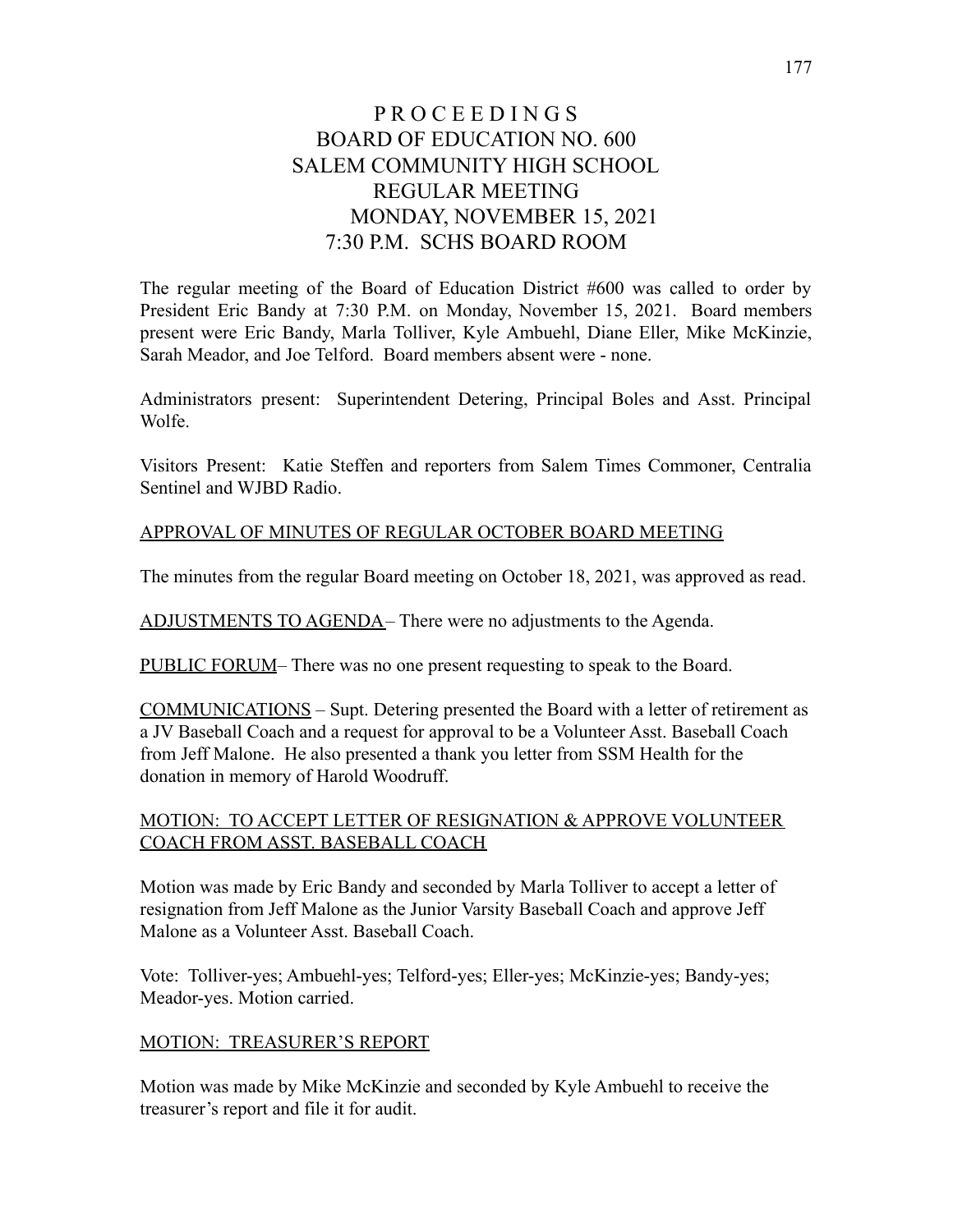Vote: Ambuehl-yes; Eller-yes; McKinzie-yes; Bandy-yes; Meador-yes; Telford-yes; Tolliver-yes. Motion carries.

### MOTION: APPROVAL OF BILLS

Motion was made by Mike McKinzie and seconded by Joe Telford to approve payment of the bills as presented.

Vote: Telford-yes; Ambuehl-yes; Meador-yes; Eller-yes; Bandy-yes; McKinzie-yes; Tolliver-yes. Motion carries.

# TENTATIVE TAX LEVY FOR 2021

Supt. Detering stated that we will submit the final tax levy at the December Board Meeting. He reported that we need to adopt a tentative tax levy and determine as to whether or not we will need a truth in taxation hearing. Supt. Detering reported that we received the preliminary numbers from the County Clerk's office. He is recommending a 3.9% increase to the tax levy. The CPI is around 1.43% and there is not enough new property to warrant going over 5% and a truth-in-taxation hearing is not needed. The actual levy will come out to be around 2.72% and the tax rate will be about the same as last year. Discussion was held.

#### MOTION: TO ADOPT A TENTATIVE TAX LEVY FOR 2021

Motion was made by Mike McKinzie and seconded by Eric Bandy to adopt a tentative Tax Levy for 2021 not to exceed 3.9%.

Vote: Bandy-yes; Eller-yes; McKinzie-yes; Meador-yes; Bandy-yes; Telford-no; Tolliver-yes; Ambuehl-yes. Motion carries

# ADMINISTRATOR'S REPORTS

ASST. PRINCIPAL'S REPORT – Asst. Principal Wolfe presented the attendance report for the month of October, showing 92.03% ADA. AP Wolfe also reported the following activity for the Month of October: 103 contacts with 70 different students; 37 general conferences with 34 students; 30 crisis classes given to 26 students; 9 after school detentions given to 9 students; 13 lunch detentions given to 13 students; 2 AP/Student Services Mediations with 2 students; 1 Saturday School; 11 out of school suspensions for 10 students. Discussion was held.

PRINCIPAL'S REPORT – Principal Boles reported that this years' canned food drive will end this Friday. Our annual Thanksgiving Lunch in the SCHS Cafeteria will be this Wednesday. The Fall Play performances were held last weekend and will be this Thursday, Friday and Saturday. The National Honor Society inducted 14 new members.

Principal Boles reported on Winter Sports: In Boys' Bowling – congratulations to Nick Gregg for bowling a perfect 300. The Greater Area Salem Foundation held the Meet the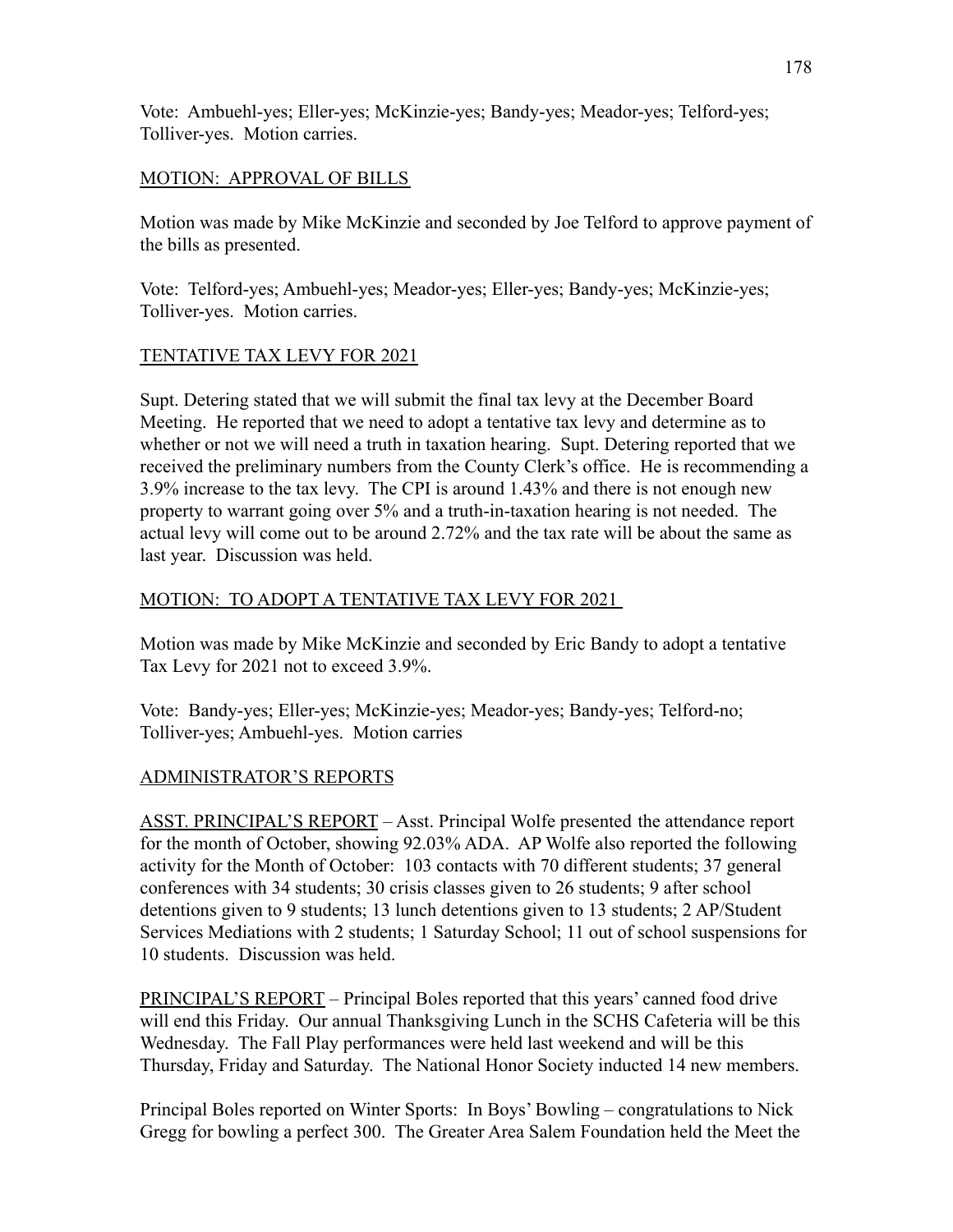Wildcats/Lady Cats this past Saturday. Girls Basketball Thanksgiving Tournament starts this Thursday and the Varsity Boys' Basketball team will play in the Capital Classic on November 26.

He reported that the Curriculum Committee met. Discussion was held regarding Math Essentials Class, credits for Vocational Class and the afterschool Credit Recovery Program.

SUPERINTENDENT'S REPORT – COVID UPDATE – Supt. Detering reported that as of Friday morning, we have 9 students excluded from school. 2 positive, 2 pending results and 5 excluded due to a household contact. He reported that if we were using our Return to Learn plan from the summer, this would place us in a "Masks Recommended" position. Discussion was held. BUS PURCHASE - Supt. Detering reported that we are looking at purchasing 6 new buses and trading in 3 of our older ones. He provided information to the Board that shows the total cost with trade-ins. The new buses would include air conditioning and also video cameras, both interior and exterior. Discussion was held. HEALTH-LIFE SAFETY SURVEY – Supt. Detering reported that we have an amendment to the HLS survey that will include new lighting. This will allow us to us HLS funds to cover the costs. We have already approved the majority of the lighting projects and this will give us more flexibility in paying for the project. We are also looking to add the cafeteria and vocational areas to the project. Discussion was held. AMERESCO – Supt. Detering reported that we have an amendment to the performance contract that will need to be approved to upgrade the lighting in the cafeteria and the vocational areas. We are excluding the ceiling in the kitchen as we want to include that as a part of a larger overhaul of the kitchen area in the near future. He provided an overview of the project that will cost \$251,170. Discuss was held.

# MOTION: TO ENTER INTO CLOSED SESSION

Motion was made by Eric Bandy and seconded by Sarah Meador to enter into Closed Session for the purpose of discussing closed session minutes, and the employment, performance and compensation of specific personnel at 8:10 p.m.

Vote: Meador-yes; Tolliver-yes; McKinzie-yes; Bandy-yes; Eller-yes; Ambuehl-yes; Telford-yes. Motion carried.

#### MOTION: RETURN TO OPEN SESSION

Motion was made by Eric Bandy and seconded by Diane Eller to return to open session at 8:56 p.m.

Vote: 7 ayes. Motion carried.

#### MOTION: TO APPROVE CLOSED SESSION MINUTES

Motion was made by Sarah Meador and seconded by Kyle Ambuehl to approve the October 18, 2021 closed session minutes.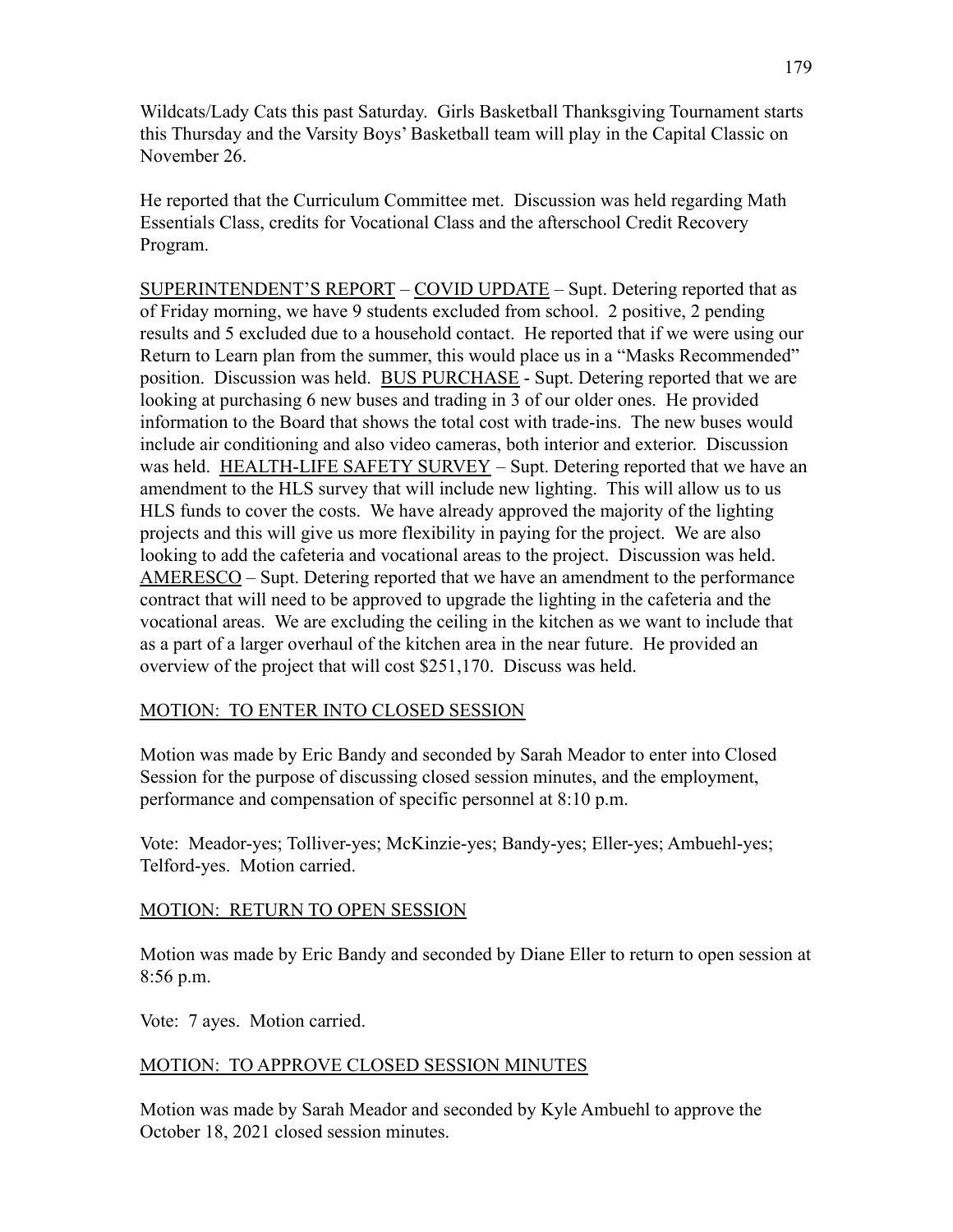Vote: 7 ayes. Motion carried.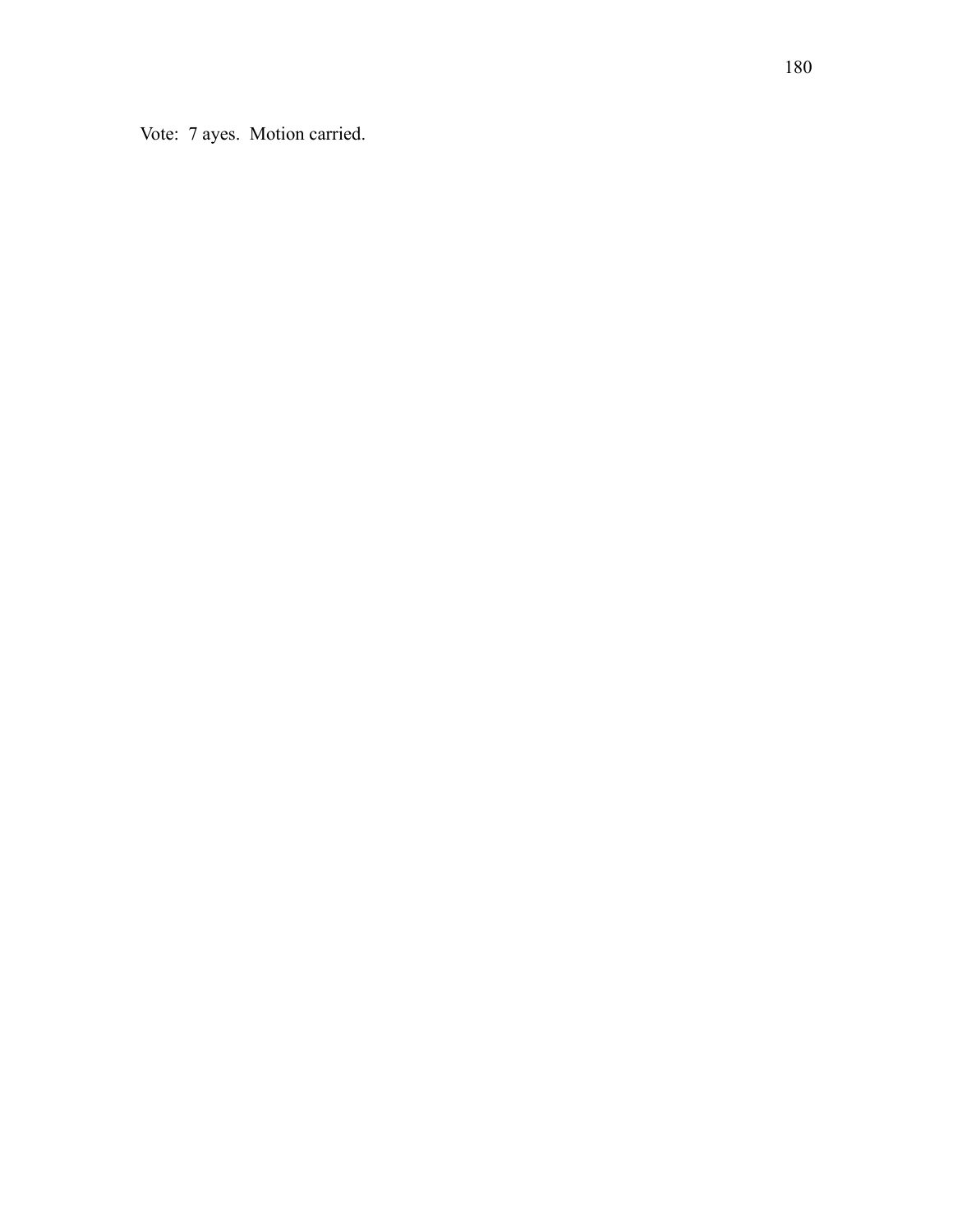#### MOTION: TO APPROVE PURCHASE OF BUSES

Motion was made by Mike McKinzie and seconded by Joe Telford to approve the purchase of 6 buses from Midwest Bus Sales at a cost of \$658,643.88 before trade-ins.

Vote: Telford-yes; Tolliver-yes; Meador-yes; Bandy-yes; Eller-yes; McKinzie-yes; Ambuehl-yes. Motion carried.

#### MOTION: TO APPROVE AMENDMENT 28 TO THE HEALTH LIFE SAFETY **SURVEY**

Motion was made by Mike McKinzie and seconded by Joe Telford to approve Amendment 28 to the Health Life Safety Survey.

Vote: Telford-yes; Tolliver-yes; Meador-yes; Bandy-yes; Eller-yes; Ambuehl-yes; McKinzie-yes. Motion carried.

### MOTION: TO APPROVE AMENDMENT 10 TO THE PERFORMANCE CONTRACT WITH AMERESCO

Motion was made by Diane Eller and seconded by Kyle Ambuehl to approve Amendment 10 to the performance contract with Ameresco for the purpose of new lights and ceilings in the cafeteria and vocational areas.

Vote: Ambuehl-yes; Meador-yes; Bandy-yes; Eller-yes; McKinzie-yes; Tolliver-yes; Telford-yes. Motion carried.

#### MOTION: TO EMPLOY SCHOOL SOCIAL WORKER

Motion was made by Joe Telford and seconded by Mike McKinzie to employ Allison West as a school social worker for the second semester of the 2021-22 school year, pending licensure.

Vote: McKinzie-yes; Meador-yes; Bandy-yes; Eller-yes; Tolliver-yes; Ambuehl-yes; Telford-yes. Motion carried.

#### MOTION: TO APPOINT BOARD PRESIDENT TO PRESIDE OVER STUDENT DISCIPLINE HEARING

Motion was made by Sarah Meador and seconded by Marla Tolliver to appoint Board President Eric Bandy to preside over a student discipline hearing.

Vote: Tolliver-yes; Meador-yes; Bandy-yes; Eller-yes; McKinzie-yes; Ambuehl-yes; Telford-yes. Motion carried.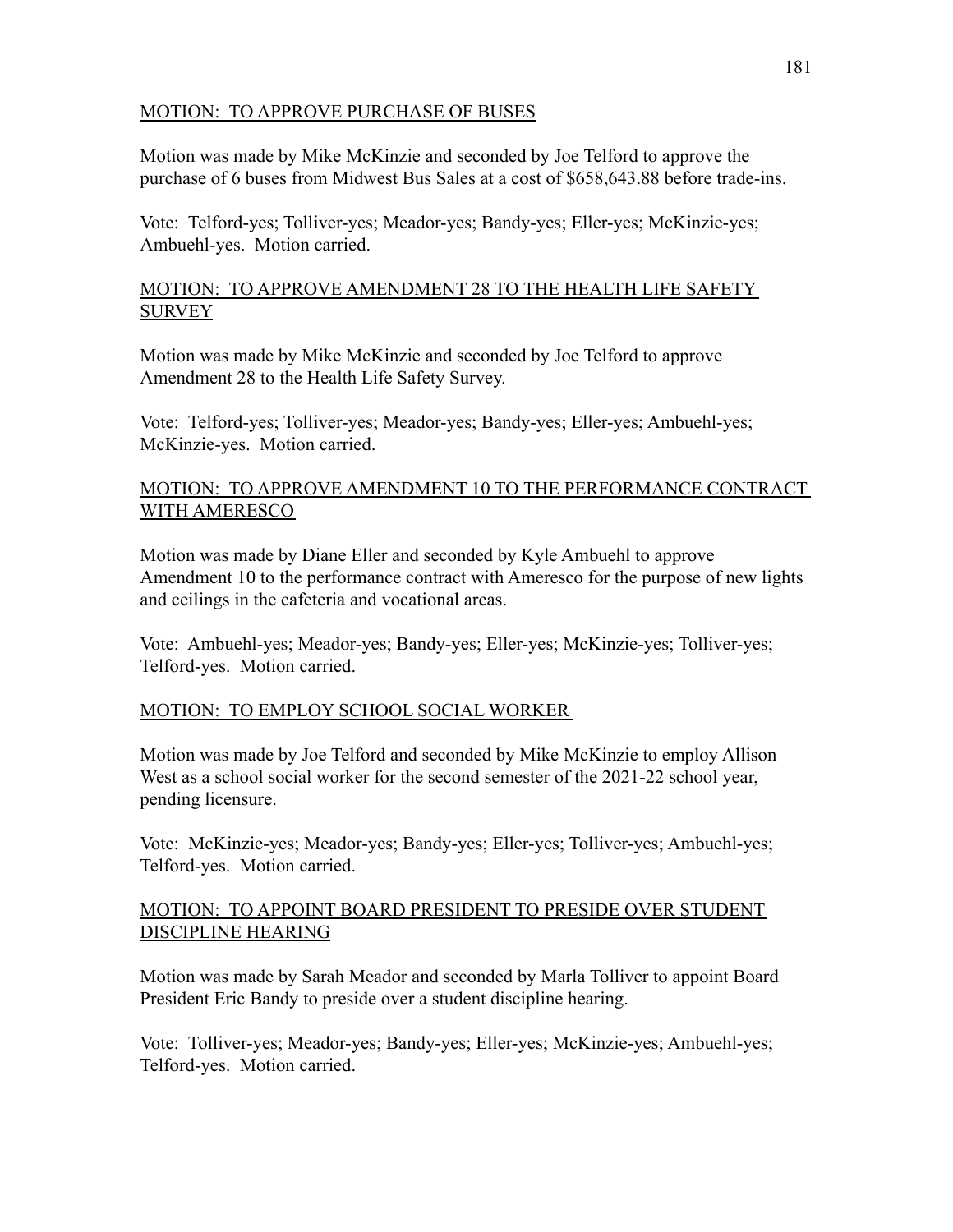#### MOTION: TO ENTER INTO CLOSED SESSION

Motion was made by Eric Bandy and seconded by Kyle Ambuehl to enter into Closed Session for the purpose of discussing student discipline at 8:59 p.m.

Vote: Ambuehl-yes; Tolliver-yes; Meador-yes; Bandy-yes; Eller-yes; McKinzie-yes; Morris-yes. Motion carried.

#### MOTION: RETURN TO OPEN SESSION

Motion was made by Eric Bandy and seconded by Mike McKinzie to return to open session at 9:10 p.m.

Vote: 7 ayes. Motion carried.

#### MOTION: THAT STUDENT IS GUILTY OF AGGRESSIVE BEHAVIOR AND GROSS DISOBEDIENCE AND MISCONDUCT

Motion was made by Eric Bandy and seconded by Mike McKinzie that student #24000221 is guilty of repeated acts of aggressive behavior as outline in the school hand book and guilty of gross disobedience and misconduct as outlined in Salem community High School Board of Education policy #7.190.

Vote: McKinzie-yes; Meador-yes; Bandy-yes; Eller-yes; Telford-yes; Ambuehl-yes; Tolliver-yes. Motion carried.

#### MOTION: TO RETURN TO CLOSED SESSION

Motion was made by Eric Bandy and seconded by Joe Telford to return to closed session for the purpose of hearing arguments related to the consequences for the actions of student #24000221 at 9:12 p.m.

Vote: Telford-yes; Bandy-yes; Tolliver-yes; Ambuehl-yes; Eller-yes; Meador-yes; McKinzie-yes. Motion carried.

#### MOTION: TO RETURN TO OPEN SESSION

Motion was made by Eric Bandy and seconded by Sarah Meador to return to open session at 9:16 p.m.

Vote: 7 ayes. Motion carried.